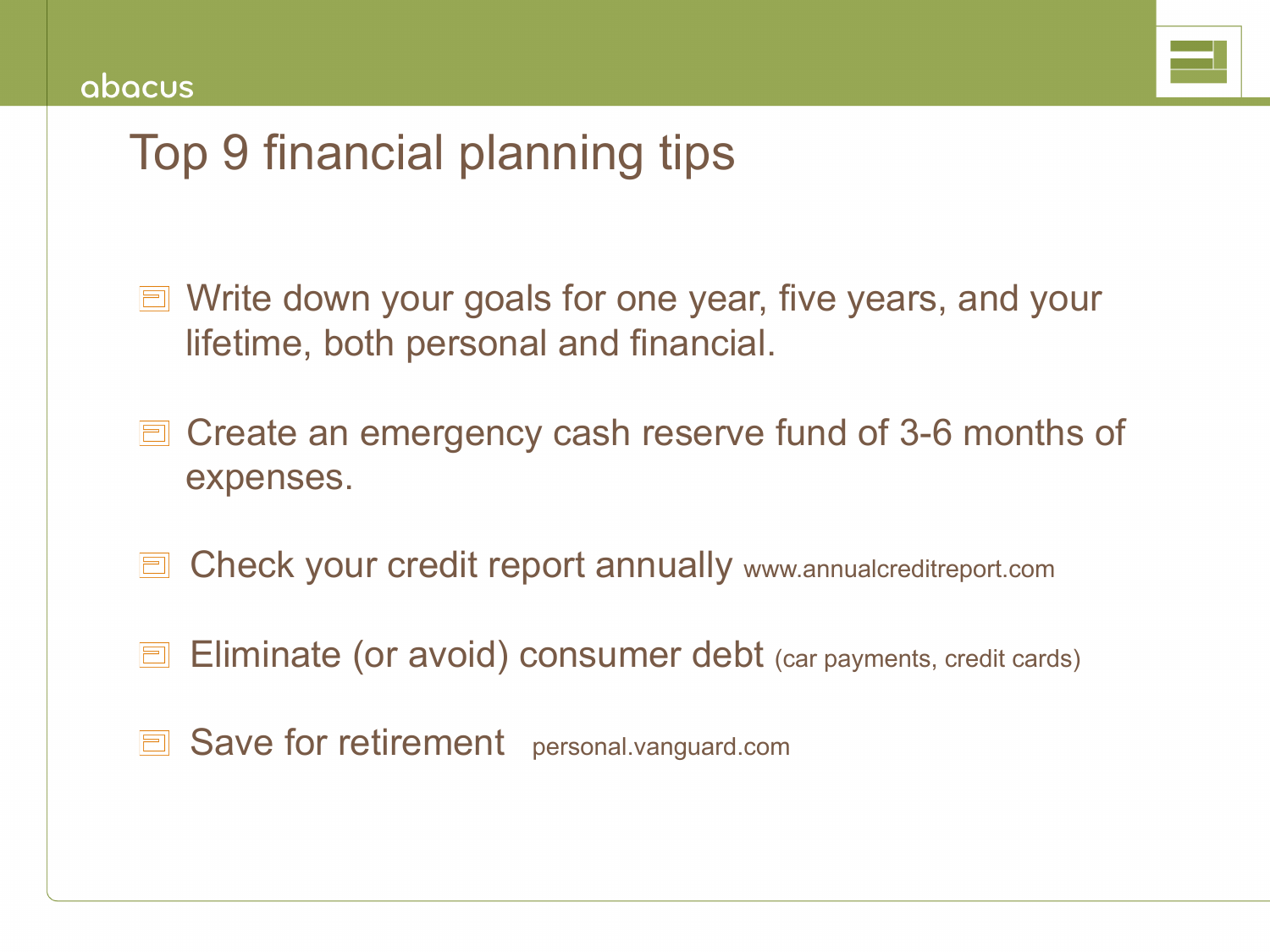F



# Top 9 financial planning tips

 Have a health care power of attorney www.state.sc.us/ltgov/aging/ docs/HealthCarePowerofAttorney

Protect your identity use a shredder, www.lastpass.com, www.trustedid.com

Track your expenses

Ξ

Review your health, home/renter's, and auto insurance coverage to insure you are adequately covered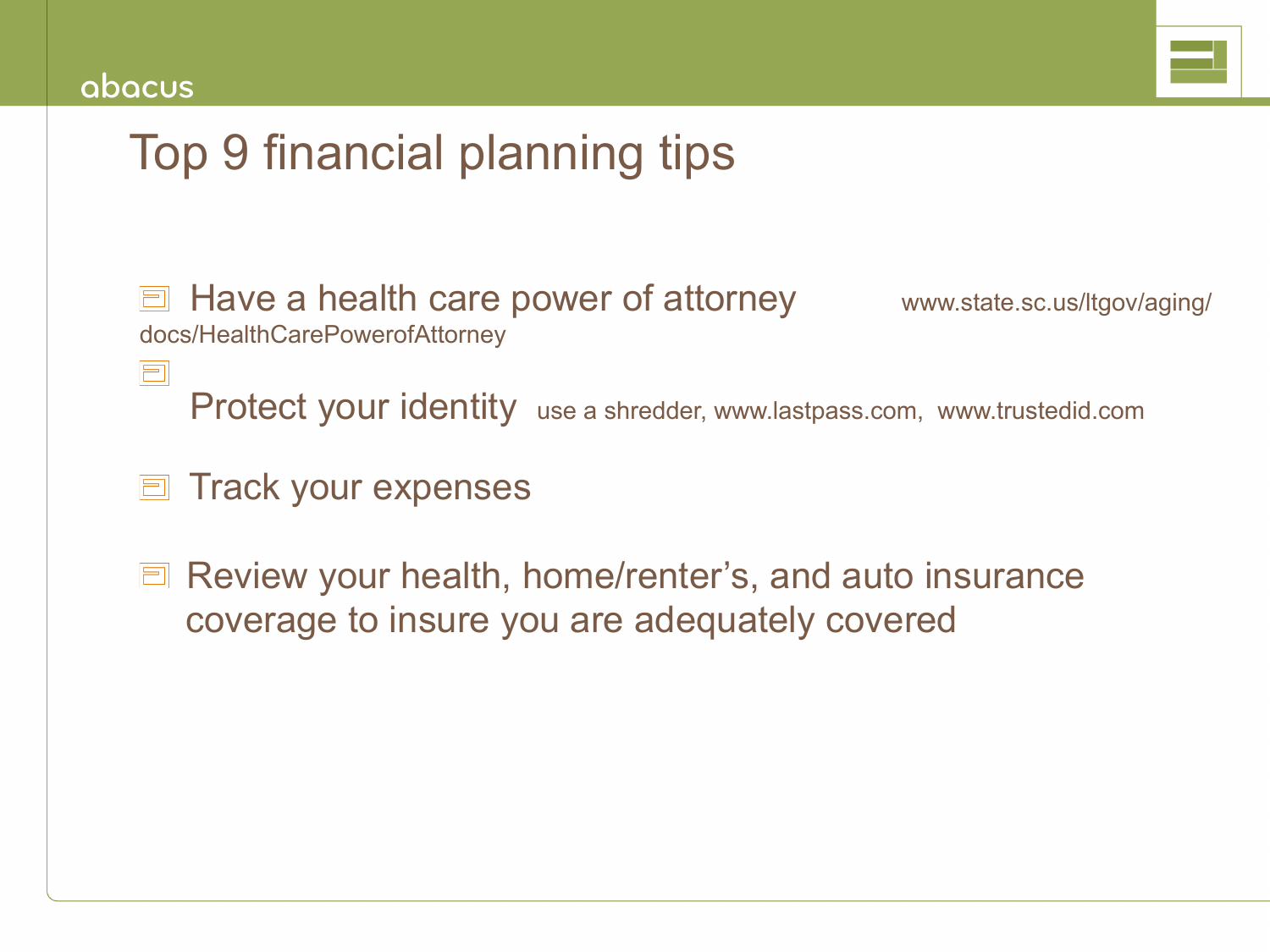

# A Tale of Two Neighbors

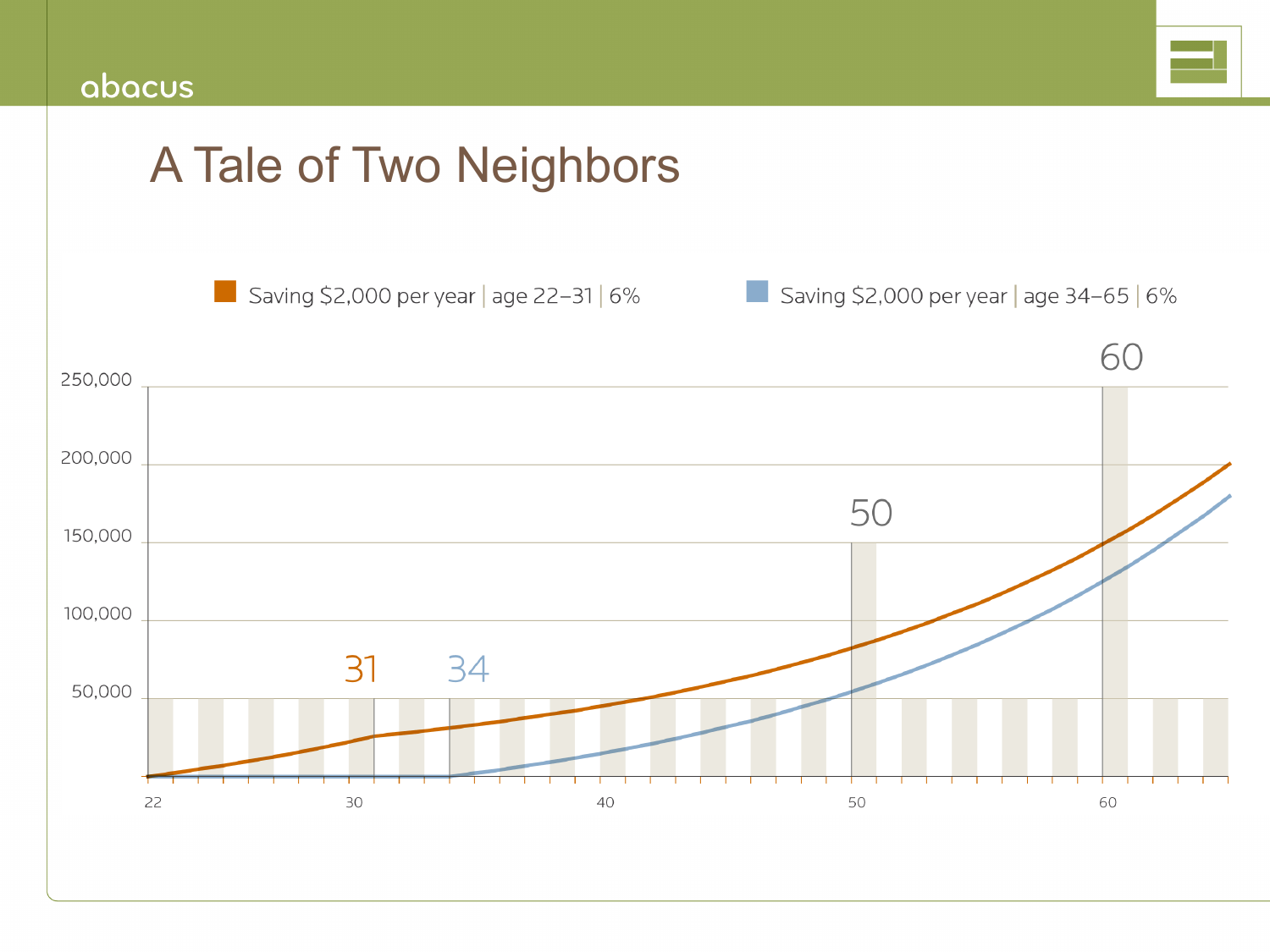## abacus



# Moderate growth asset allocation

|                        | 2005                               | 2006                          | 2007                                                                          | 2008                                     | 2009                    | 2010                                 | 2011                            | 2012                    | 2013                          | 2014                         |
|------------------------|------------------------------------|-------------------------------|-------------------------------------------------------------------------------|------------------------------------------|-------------------------|--------------------------------------|---------------------------------|-------------------------|-------------------------------|------------------------------|
|                        | <b>EM</b><br>34.54                 | <b>RE</b><br>34.35            | EM.<br>39.78                                                                  | $\mathbf{B}$<br>5.24                     | <b>EM</b><br>79.02      | US SCS<br>31.29                      | B.<br>5.59                      | <b>RE</b><br>23.17      | US SCS<br>43.72               | <b>RE</b><br>22.74           |
| <b>Highest returns</b> | <b>INT SCS</b><br>26.65            | <b>EM</b><br>32.58            | <b>INTLCS</b><br>11.63                                                        | HE.<br>$-13.89$                          | <b>INT SCS</b><br>47.32 | <b>RE</b><br>27.59                   | <b>RE</b><br>1.81               | <b>EM</b><br>21.80      | <b>USLCS</b><br>33.93         | <b>USLCS</b><br>13.53        |
|                        | $\epsilon$<br>17.55                | <b>INT LCS</b><br>28.86       | $\mathsf{C}$<br>11.08                                                         | <b>ASSETALL</b><br>$-26.0$               | ASSET ALL<br>39.3       | <b>INT SCS</b><br>22.39              | HE.<br>1.60                     | <b>INT LCS</b><br>21.34 | <b>INT SCS</b><br>27.5        | <b>ASSETALL</b><br>О<br>3.95 |
|                        | <b>INTLCS</b><br>14.02             | <b>INT SCS</b><br>19.67       | <b>ASSETALL</b><br>$\mathbf o$<br>8.1                                         | ć<br>$-36.61$                            | <b>INT LCS</b><br>32.46 | <b>EM</b><br>19.20                   | _<br><b>USLCS</b><br>1.05       | <b>INT SCS</b><br>18.86 | <b>INT LCS</b><br>20.90       | HE.<br>3.78                  |
|                        | <b>ASSETALL</b><br>$\Omega$<br>9.4 | US SCS<br>16.16               | B.<br>6.96                                                                    | US SCS<br>$-36.72$                       | US SCS<br>28.06         | $\mathsf{C}$<br>16.83                | <b>ASSETALL</b><br>O<br>$-3.29$ | <b>US LCS</b><br>17.07  | <b>ASSETALL</b><br>O<br>14.42 | <b>USSCS</b><br>2.92         |
|                        | <b>RE</b><br>8.29                  | <b>USLCS</b><br>15.8          | HE<br>6.75                                                                    | <b>USLCS</b><br>$-37.00$                 | <b>RE</b><br>27.45      | <b>USLCS</b><br>15.07                | US SCS<br>$-7.68$               | ASSET ALL<br>O<br>13.50 | HE.<br>8.87                   | B<br>1.25                    |
|                        | US SCS<br>5.69                     | ASSET ALL<br>15.6             | <b>US LCS</b><br>5.49                                                         | <b>RE</b><br>$-37.34$                    | <b>USLCS</b><br>26.46   | <b>ASSETALL</b><br>$\Omega$<br>14.55 | <b>INTLCS</b><br>$-10.22$       | US SCS<br>13.13         | <b>RE</b><br>1.78             | EM<br>$-0.91$                |
|                        | <b>USLCS</b><br>4.89               | HE.<br>10.22                  | <b>INTSCS</b><br>1.79                                                         | <b>INTLCS</b><br>$-43.06$                | $\mathsf{C}$<br>18.72   | <b>INT LCS</b><br>8.21               | $\mathsf{C}$<br>$-11.94$        | B.<br>6.81              | $\epsilon$<br>$-0.91$         | <b>INTLCS</b><br>$-5.24$     |
| Lowest returns         | HE.<br>4.46                        | B.<br>4.33                    | US SCS<br>$-5.22$                                                             | <b>INT SCS</b><br>$-46.48$               | HE.<br>14.11            | B.<br>6.54                           | <b>INT SCS</b><br>$-15.35$      | HE.<br>4.46             | $\mathbf{B}$<br>$-1.92$       | <b>INT SCS</b><br>$-6.30$    |
|                        | B.<br>2.43                         | $\epsilon$<br>$-2.71$         | RE.<br>$-17.83$                                                               | <b>EM</b><br>$-53.18$                    | B.<br>5.93              | HE.<br>4.30                          | <b>EM</b><br>$-20.02$           | $\epsilon$<br>4.09      | <b>EM</b><br>$-2.30$          | $\mathsf{C}$<br>$-21.13$     |
|                        | US LCS                             | US SCS                        | INT LCS                                                                       | <b>INT SCS</b>                           | EM                      | RE                                   | HE                              | B                       | C                             | <b>ASSETALL</b>              |
|                        | US<br>Large Company<br>Stocks      | US<br>Small Company<br>Stocks | <b>Contract Contract Contract</b><br>International<br>Large Company<br>Stocks | International<br>Small Company<br>Stocks | Emerging<br>Markets     | <b>Real Estate</b>                   | Hedged<br>Equity                | Bonds                   | Commodities                   | Asset<br>Allocation          |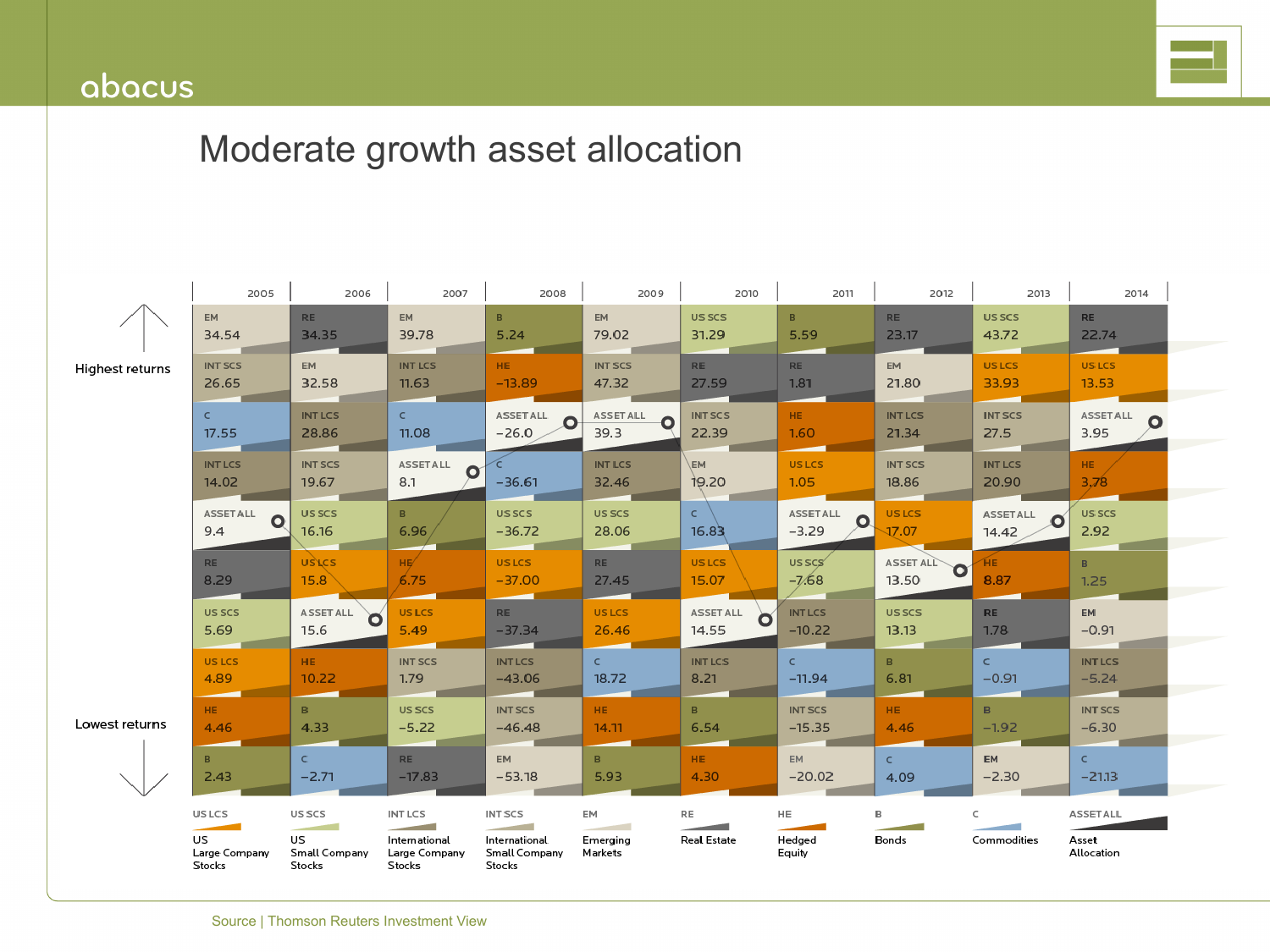

# Money changes everything

Where signals of fear and anger are generated;"flight or fight" mechanism

This region saves you from the lion but kills you in the market.

Where you are processing moves in the stock market. Where you should be processing moves in the stock market.

Where you categorize and store information for processing themes and long-term plans.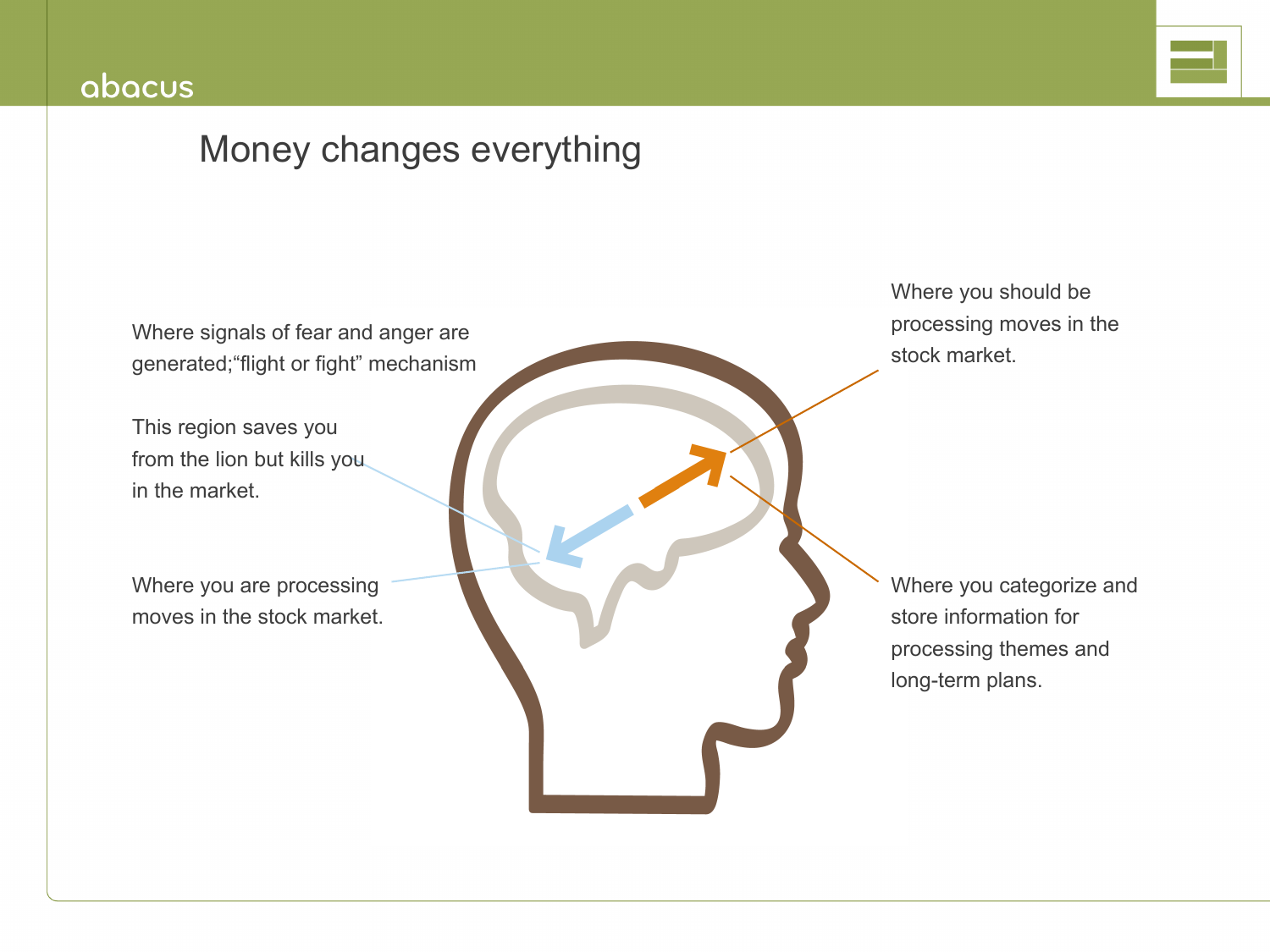

# Stocks, bonds, and bills after taxes and inflation 1926 - 2012

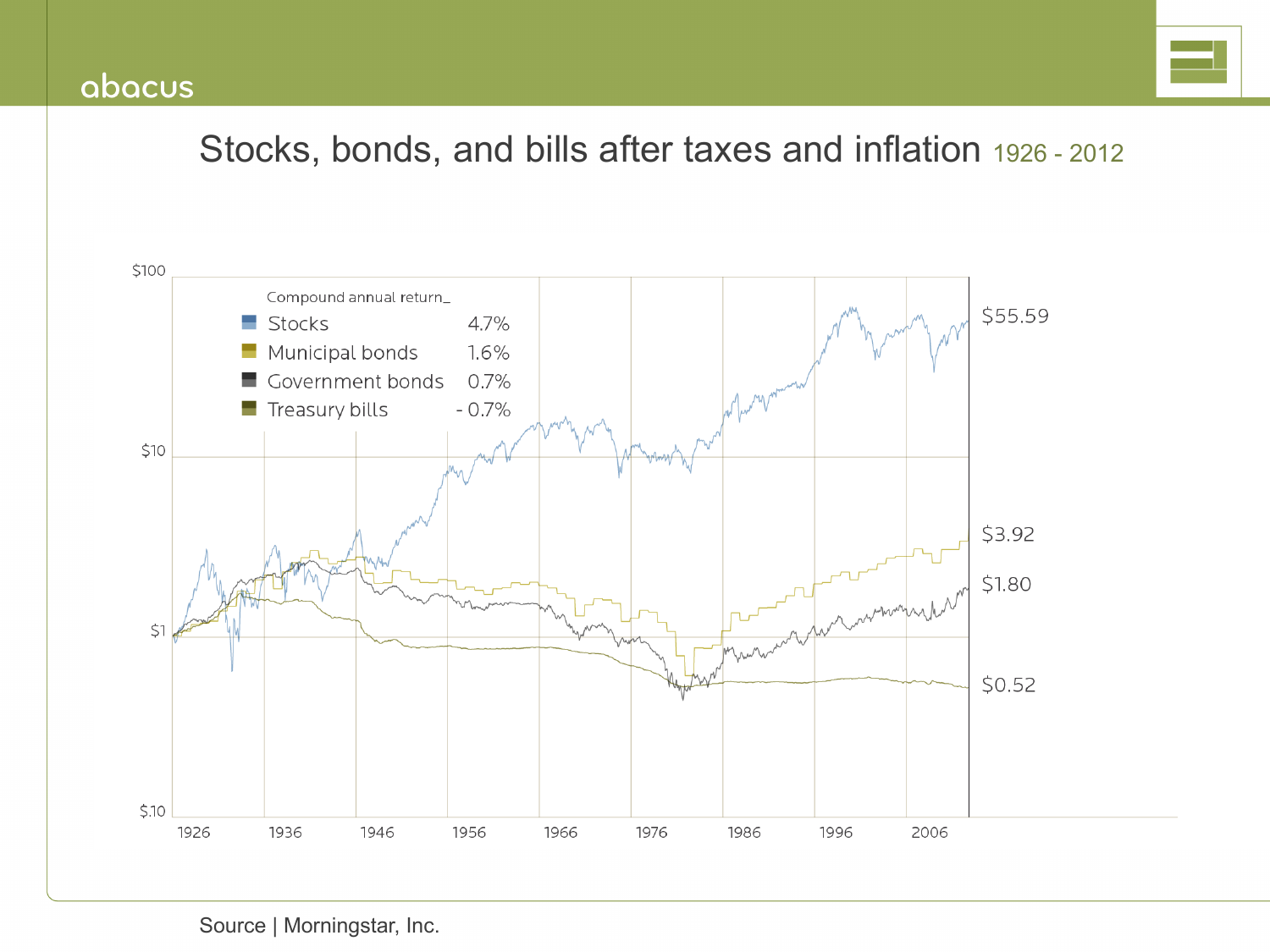## BIBLIOGRAPHY

### GOAL SETTING AND ORGANIZING

Kinder, George. Seven Stages of Money Maturity. Delacorte Press, 1999.

Martin, J. Michael and Mary E. Martin. Home File Financial Planning Organizer Kit, Division of Financial Advantage, Inc., Ellicott City, MD, 800-695-3453.

## PSYCHOLOGY OF MONEY

Belsky, Gary and Gilovich, Thomas. Why Smart People Make Big Money Mistakes, New York, NY, Fireside.

Mellan, Olivia. Money Harmony. Washington, D.C.: Walker and Company.

#### CASH FLOW/BUDGETING/DEBT MANAGEMENT

http://www.mvelopes.com/envelope-budget

Envelope System Budgeting. http://www.daveramsey.com/article/dave-ramseysenvelope-system/lifeandmoney\_budgeting/.

www.finicity.com. Website for managing your budget and answering financial questions.

www.mint.com. Website for managing your budget across all accounts, banking and credit cards

Consumer Credit Counseling Service of Family Service Center, 1800 Main Street, Columbia, SC, 803-733-5450.

## FINANCIAL PLANNING

Blumenthal, Karen. The Wall Street Journal Guide to Starting Your Financial Life. 2009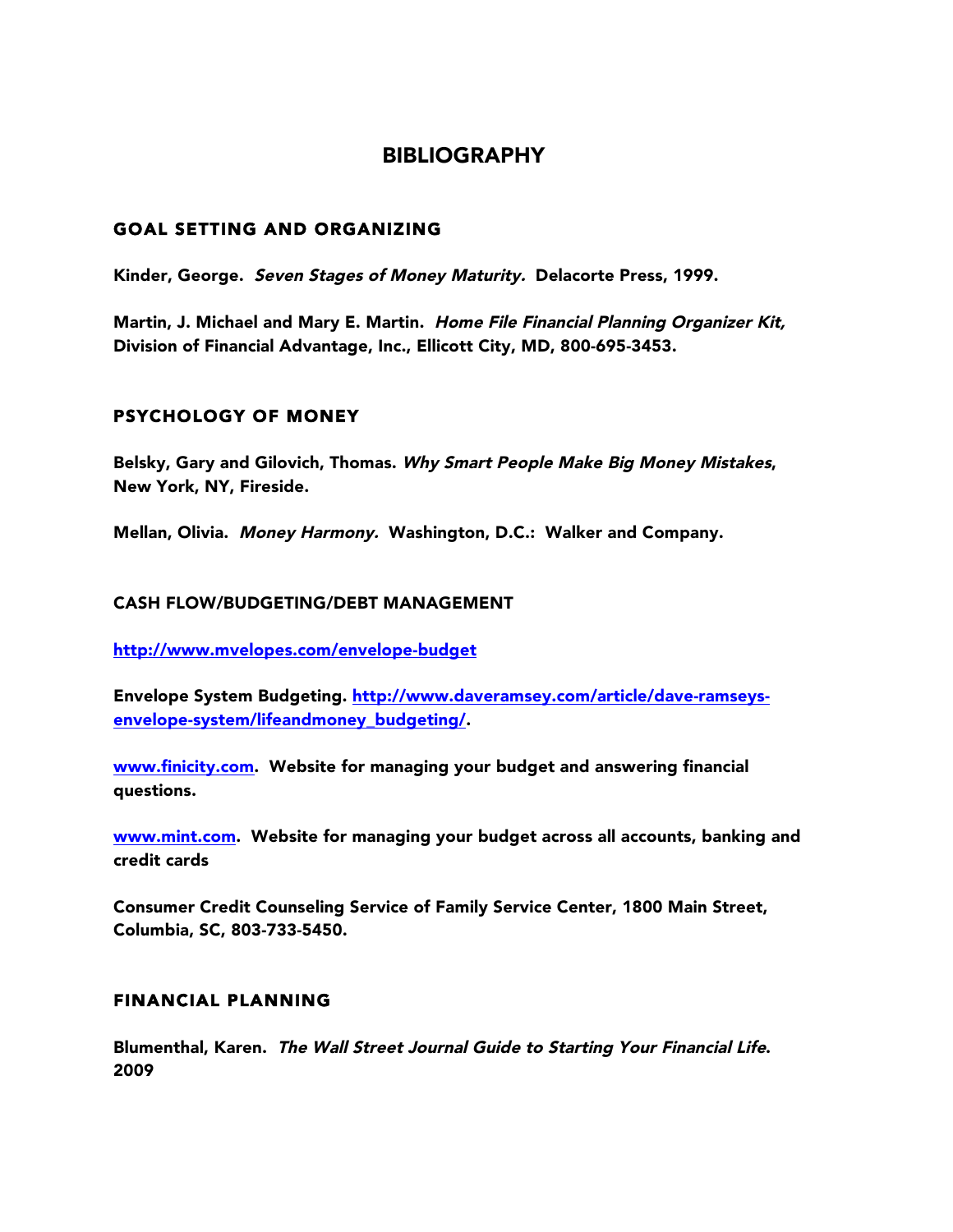Norris, Virginia B. and Morris, Kenneth M. Welcome to your Financial Life: A Guide to Personal Finance in yours 20s and 30s. Lightbulb Press. 2003.

Tyson, Eric. Personal Finance for Dummies.

#### CHILDREN AND MONEY

Gallo, Eileen and Jon J. Silver Spoon Kids: How Successful Parents Raise Responsible Children. McGraw-Hill, 2001.

Godfrey, Joline. Raising Financially Fit Kids. Berkley/Toronto, Ten Speed Press, 2003.

http://www.independentmeans.com/imi/index.php.

www.talkaboutgiving.org. Website of resources for instilling philanthropic values for families.

www.msgen.com/assembled/money\_savvy\_pig.html. Website for kids and money

#### RETIREMENT PLANNING

Anthony, Mitch The New Retirementality. Dearborn Financial Publishing, Inc. 2001.

Stein, Michael K. The Prosperous Retirement. EMSTO Press, Boulder, CO 1998.

http://www.bankrate.com/calculators/retirement/401k-savings-calculator.aspx. Calculator that shows how much to save in your 401(k) and the value of a 401(k) at retirement.

http://www.bankrate.com/calculators/retirement/401-k-or-roth-ira-calculator.aspx. Calculator that shows the difference between a Traditional  $401(k)$  and a Roth  $401(k)$ .

http://individual.troweprice.com/public/Retail/Retirement/Retirement-Planning.

https://personal.vanguard.com/us/insights/retirement.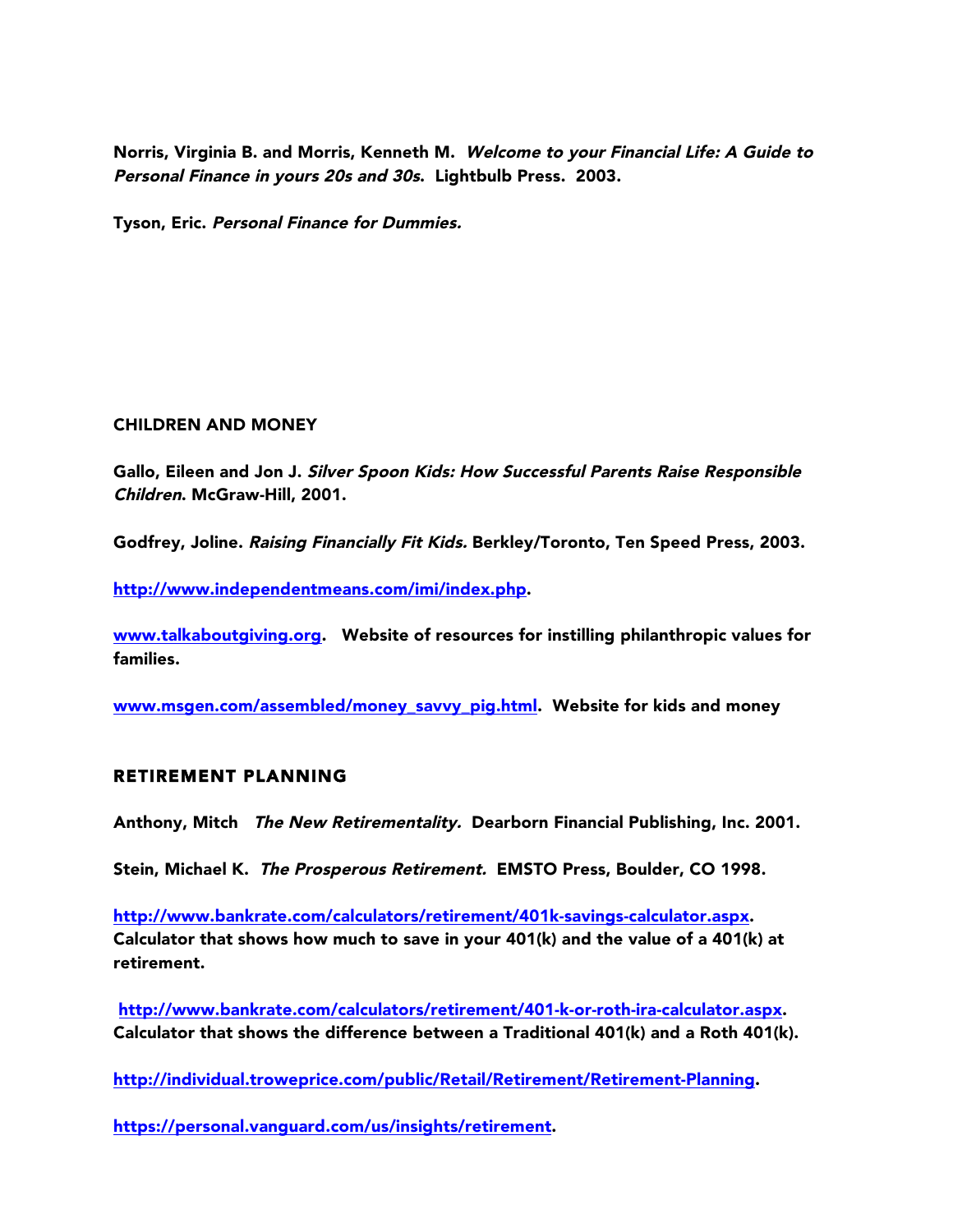http://www.tiaa-cref.org/public/advice-planning/education/index.html.

### EDUCATION PLANNING

www.ussavingsbond.gov. Website for determining value and interest rate of savings bonds

Hurley, Joseph. The Best Way to Save for College. www.savingforcollege.com. Website evaluating 529 plans

www.finaid.org. Comprehensive financial-aid information.

www.faqs.org/faqs/college/financial-aid-faq. Comprehensive financial-aid information.

www.fastweb.com. Scholarship search

www.savingforcollege.com/529\_plan\_details/index.php?page=plan\_details&plan\_id= 68 . Future Scholar 529 College Savings Plan

#### INVESTING

Gibson, Roger C. Asset Allocation – Balancing Financial Risk. Irwin Professional Publishing, 2007.

Termin, Bruce J. The Terrible Truth about Investing: How to Be a Savvy Investor. Fairfield Press, 1999.

Tyson, Eric. Investment Guide for Dummies.

Mutual fund information. www.morningstar.com.

Warren Buffet's annual letters www.berkshirehathaway.com.

www.bankrate.com. Rates for certificates of deposit; mortgages from a variety of institutions

TIAA-CREF Learning Center.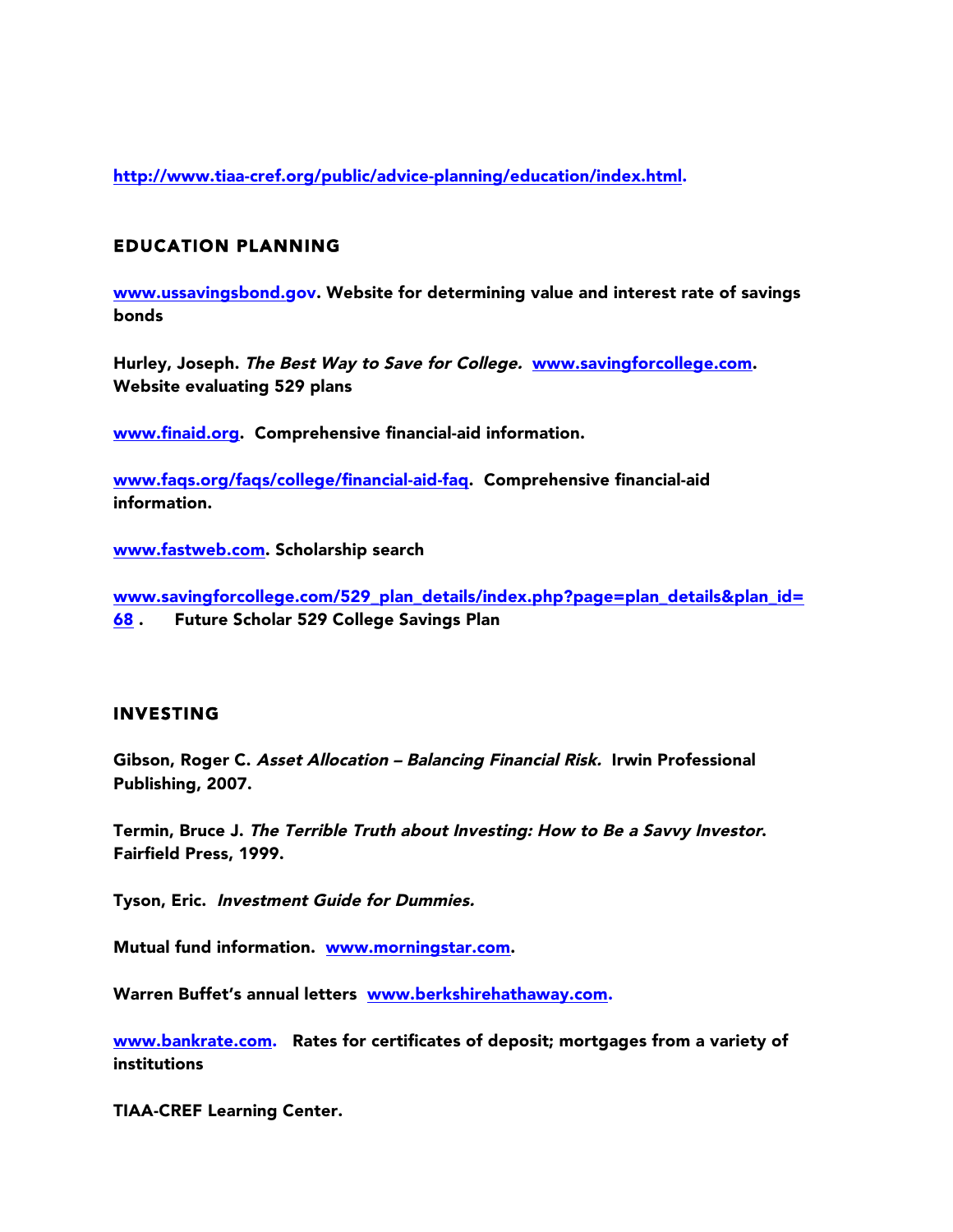http://www.tiaa-cref.org/public/advice-planning/education/saving-forretirement/index.html

#### INSURANCE

www.trustedid.com. Website for managing credit fraud.

TheStreet.com ratings. (800)289-9222. www.thestreet.com. Provides ratings on insurance companies.

Term Quote. (800) 444-8376. www.termquote.com. Website for online insurance quotes.

www.quotesmith.com. Website for on-line insurance quotes.

USAA. (800) 531-8867.

A Shopper's Guide to Long-Term Care Insurance. National Association of Insurance Commissioners. - www.naic.org

www.elderweb.com - Website devoted to long term care issues and resources

Katt, Peter. The Life Insurance Fiasco: How to Avoid It. Traverse City, Michigan: Publishers Distribution Service, 1992, (800) 345-0096.

#### ESTATE PLANNING

Fithian, Scott C. Values-Based Estate Planning. John Wiley and Sons, Inc., 2000. permreq@wiley.com.

Five Wishes. Aging With Dignity: P.O. Box 1661, Tallahassee, Florida 32302-1661. 1- 850-681-2100. www.agingwithdignity.org.

Baines, Barry K. The Ethical Will Resource Kit. St. Louis Park, MN 1-877-827-7323 www.ethicalwill.com.

## FINANCIAL PLANNERS

www.fpanet.org. Financial Planning Association (404)845-0011

www.napfa.org. National Association of Financial Advisors (800)366-2732